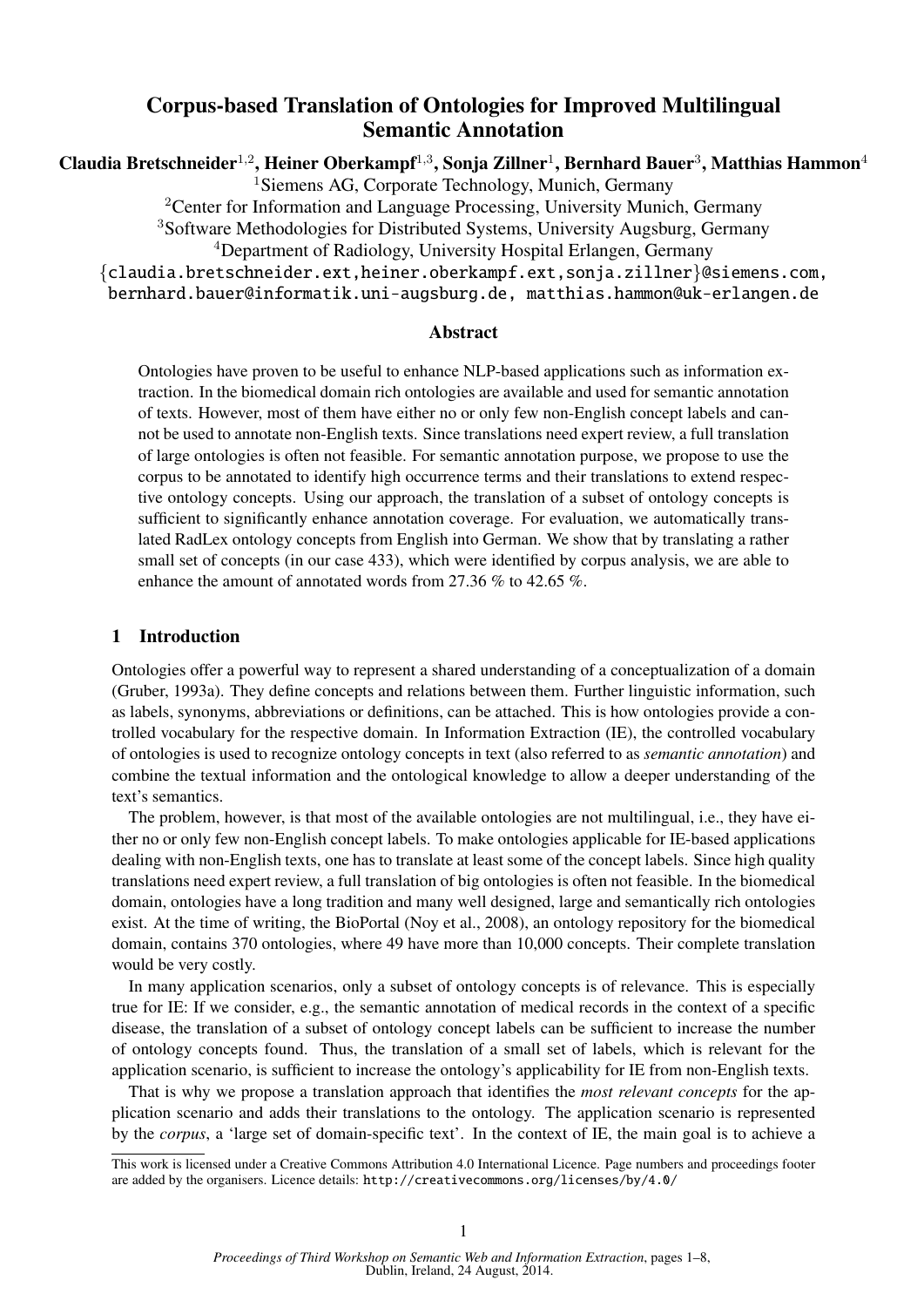high annotation coverage, i.e., a high amount of words are semantically annotated with the correlating ontology concepts. Therefore, we define the terms with *high frequency* in the corpus as *most relevant* for translation, as the translation of high frequency terms increases the annotation coverage significantly. To demonstrate the feasibility of our approach, we use the RadLex ontology (Langlotz, 2006) and a corpus of German radiology reports of lymphoma patients.

# 2 Related Work

Ontology-based IE is a commonly used technique in the biomedical domain. (Meystre et al., 2008) give a detailed overview of recent research activities. However, most projects focus on English texts. The ontology translation problem was first described by (Gruber, 1993b) and further formalized by (Espinoza et al., 2009b). The subproblem we are dealing with is ontology localization, which (Suárez-figueroa and Gómez-Pérez, 2008) refers to as 'the adaptation of an ontology to a particular language and culture'. The challenges of ontology localization are analyzed in (Espinoza et al., 2009b) and a general methodology for guiding the localization process is presented. By (Cimiano et al., 2010), ontology localization can affect two different layers: the lexical layer (labels, definitions and accompanying documentation in natural language) and the conceptualization itself. Thus, the translation of concept labels we conduct can be seen as a subtask of ontology localization targeting only the lexical layer. The focus of our work does not lie in the machine translation task itself but in the intelligent use of existing resources for multilingual extension of ontologies with the aim to enhance the annotation coverage for a certain corpus. (Espinoza et al., 2009a) focus on sense disambiguation as major problem in ontology localization, while we investigate how to increase the efficiency by incorporating a corpus.

# 3 Overview of the approach

As explained, our main goal is to enhance the annotation coverage of a given non-English corpus by ontology translation. Using the corpus to be annotated within the translation process has three advantages:

- The translation is conducted more efficiently, since we reduce the number of translations that require a review. This is because only concepts that actually occur in the corpus are proposed as translations.
- The process results in high quality translations, because the corpus can be used to disambiguate the correct (target) translation candidate for a concept automatically.
- By facilitating a corpus, we make sure that the terms extracted as (target) translation candidates result in semantic text annotations in the end.

Figure 1 illustrates the approach: Based on the corpus information, "Läsion" is added as German translation to the ontology concept with RID38780. Now, the corpus term can be annotated, which was not possible before.



Figure 1: The text *Leber ohne fokale Läsion* "Liver without focal lesion" from a large medical corpus is processed and a new translation is added to the ontology to increase the number of semantic annotations.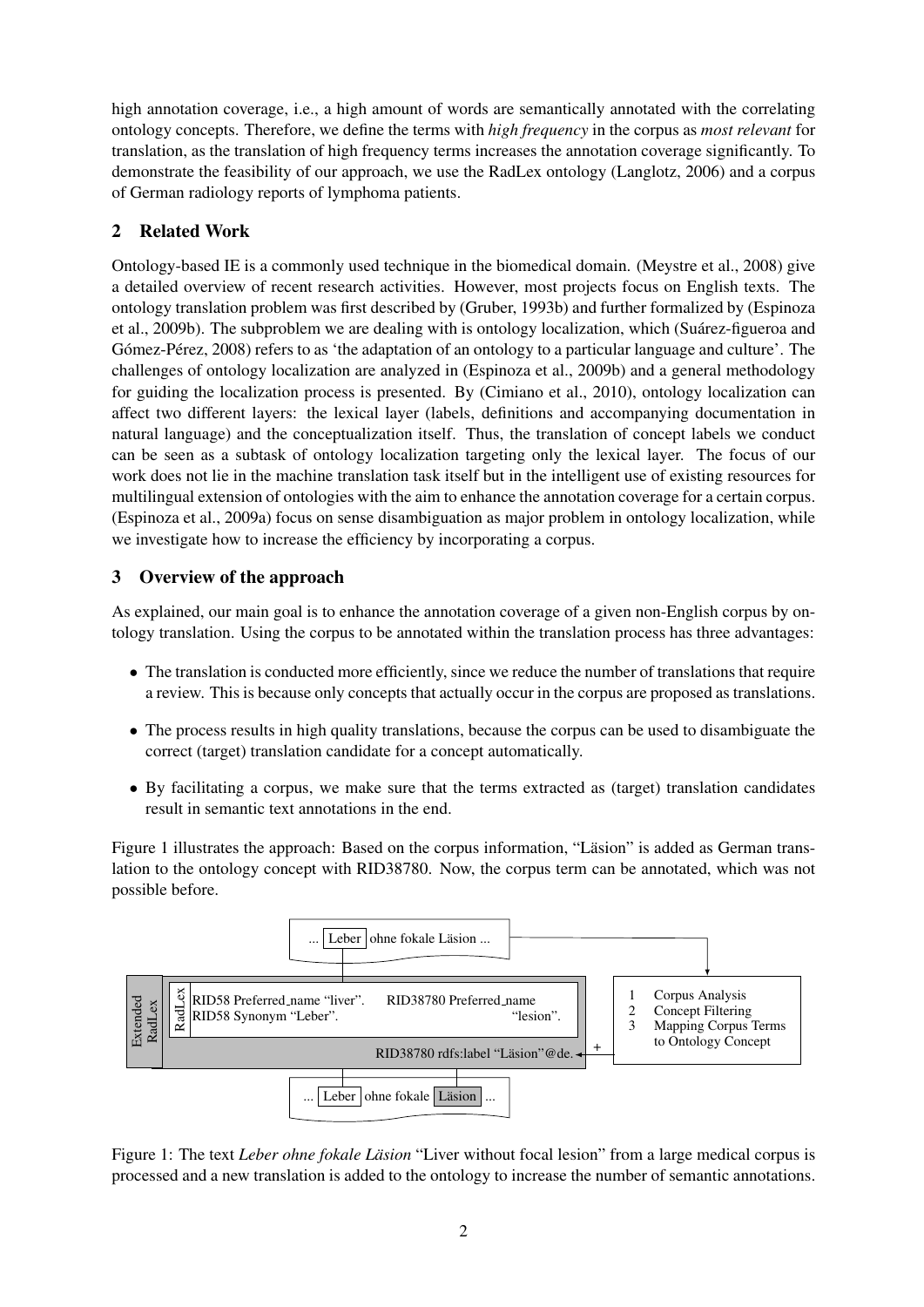The system designed makes use of this rationale and implements an approach that operates in three steps (as illustrated in Figure 2) for translating the ontology vocabulary:



Figure 2: Processing steps in text analysis system

1 Corpus Analysis The initial processing step is designed to make use of the corpus to find the high frequency terms. Using this resource allows us to customize our approach for the required application scenario. Its content is used to digest the most relevant concepts for translation and determine the correct translation option. The processing incorporates linguistic and statistical NLP techniques to extract terms in target language with high frequency from the corpus.

sentation using rdfs:label and language tags

- 2 Concept Filtering As the list of extracted terms still includes terms without semantic importance, we introduce this step in order to reduce the list. This includes the removal of terms with certain technical characters but also those with special linguistic structures, which makes the approach more efficient.
- 3 Mapping Corpus Terms to Ontology Concepts Our approach is targeted to translate only existing ontology concepts. Thus, we need a mechanism to map the terms of the corpus to the ontology concepts. We do this by employing state-of-the-art dictionary lookups: The English dictionary equivalences of the German corpus terms are used to find ontology concepts with the same English labels. Then, the (corpus) term is added as translation to the matching ontology concept as non-English label. The resulting translated ontology can be used in subsequent NLP-based applications and is able to serve the need for non-English texts.

In the end, the ontology will be extended with translations. In our case, the RadLex ontology currently maintains translations as synonyms, but we propose the usage of rdfs:label and language tags as shown in Figure 3. The introduced steps are described in detail in the following sections.

# 4 Corpus-Based Analysis and Concept Filtering

# 4.1 Corpus Description

One of the core resources for the approach is a domain-specific corpus. Combined with the ontology to be translated it serves several purposes: On the one hand, based on IE techniques we find and extract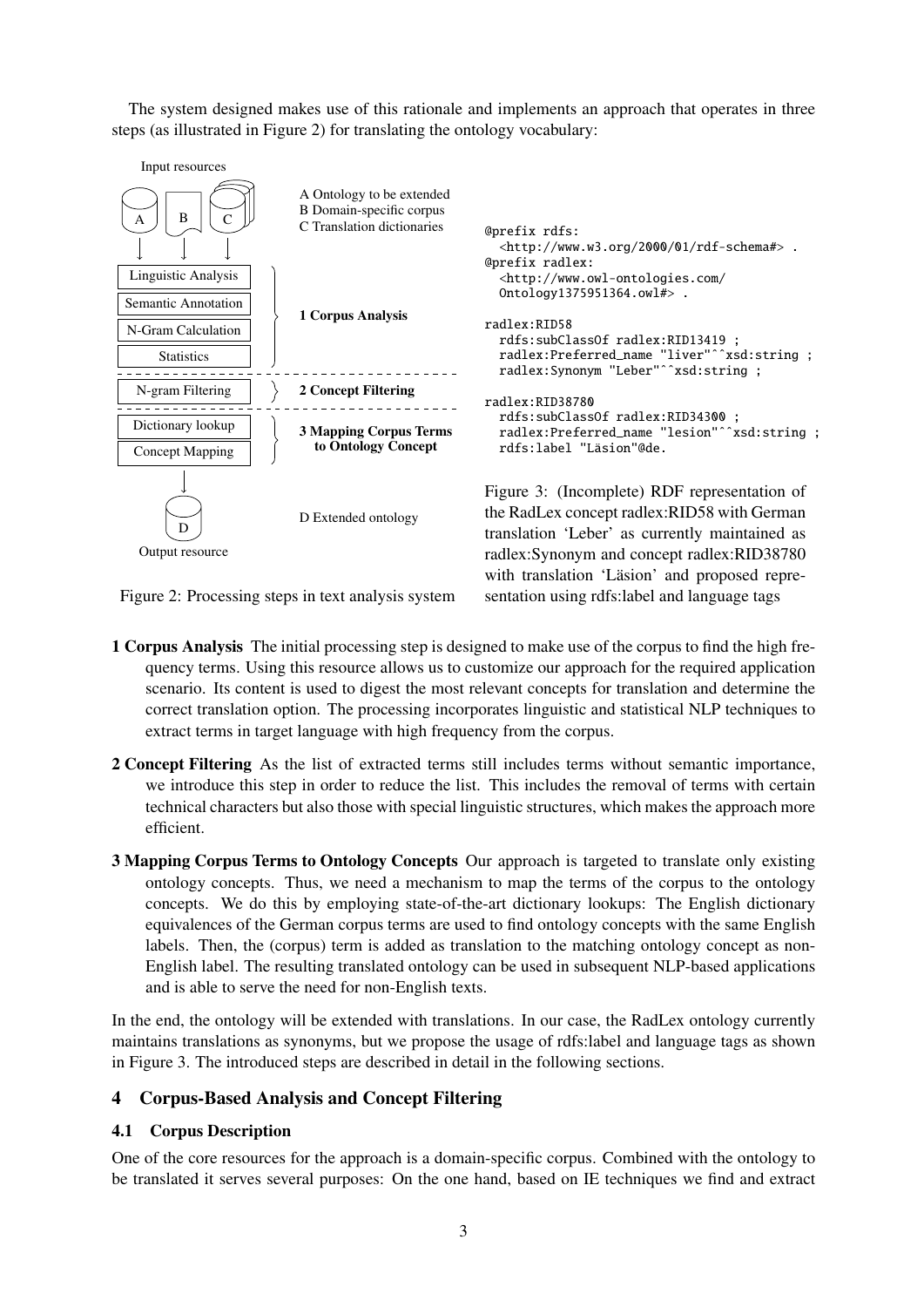translations from the corpus in order to extend the ontology's vocabulary. Further, we use the corpus as semantic annotation target, which is annotated with ontology terms. The language-specific translations used for semantic annotation were found before with the help of the corpus itself. For the study, we use a corpus of 2,713 radiology reports (from 27 different readers<sup>1</sup>) of lymphoma patients containing the findings and evaluation sections.

### 4.2 Linguistic Analysis

This initial analysis includes several steps that enable a statistical analysis of the textual context. Each of the processing steps is implemented as a single UIMA annotator and integrated into an overall pipeline.

First, semantic information units such as dates and measurements are recognized using regular expressions. Medical language is rich in abbreviations. Particularly radiologists make use of them, because they allow an efficient reporting. Therefore, as second step, we build an abbreviation recognition and extension algorithm on a simple dictionary. The third linguistic task is the determination of the basic processing units: (1) tokens and (2) sentences. Tokens are split employing the spaces and '-' in the text, hence no compound splitting is conducted. While token splitting is a rather simple task, sentence splitting requires disambiguation facilities. Indicators like '?','!',';',','.' are used to determine sentence ends. However, the full stop determines sentence ends only if they are not part of a measurement, date or abbreviation. As a fourth step, stopwords are removed from the documents to reduce the content to only relevant tokens. Available language-dependent stopword lists are employed. Finally, each of the tokens in the text is stemmed with the German version of the Porter stemmer. (Porter, 1997)

# 4.3 Semantic Annotation

Since most ontologies are already *partially* translated, we make use of this fact and semantically annotate concepts and exclude them in the subsequent filter process (Section 4.6). The annotator implementation is based on the UIMA ConceptMapper (Tanenblatt et al., 2010). The annotation dictionary is built from the preferred names and synonyms in the RadLex ontology (as shown in Figure 3). Our concept mapper combines the stems of the dictionary terminology and the stems of the text tokens and annotates the matches with the ontology information. If a dictionary term consists of more than one token, an annotation is created if all of its stems are contained in a single sentence of the corpus. That is also how single tokens can be assigned more than one annotation.

# 4.4 N-Gram Calculation

After the linguistic processing of the preceding steps, the actual term extraction can be performed. In this initial work, we limit the length of n-grams to three because of performance reasons. Furthermore, we define that the individual tokens of an n-gram have to co-occur within the same sentence. The output of this step is a list of terms in target language that are candidates for ontology translation.

# 4.5 Statistics

The n-grams relevant for translation are determined by their frequency in the corpus. Based on the stems, the frequency of each n-gram is calculated according to their (co-)occurrence. The individual (co-)occurrence count of the terms is used for ordering of the terms, whereas the most frequent occurring term is ranked top.

# 4.6 N-Gram Filtering

The list of high frequency terms still contains several terms with tokens representing special characters and sentence ends (like '.', '?', ' $\langle \cdot, \cdot \rangle'$ ', '/') or semantic classes meaningless for ontology extension (like dates, measurements, negation, and image references). Since the overall aim is to identify concepts that should be added as translations to the ontology, we remove occurrences of these information units that are very specific and without ontology importance. Also, if the term contains numbers, this precise and

<sup>&</sup>lt;sup>1</sup>In the radiology domain, readers are physicians, who read and interpret radiology images and produce the reports analyzed in this work.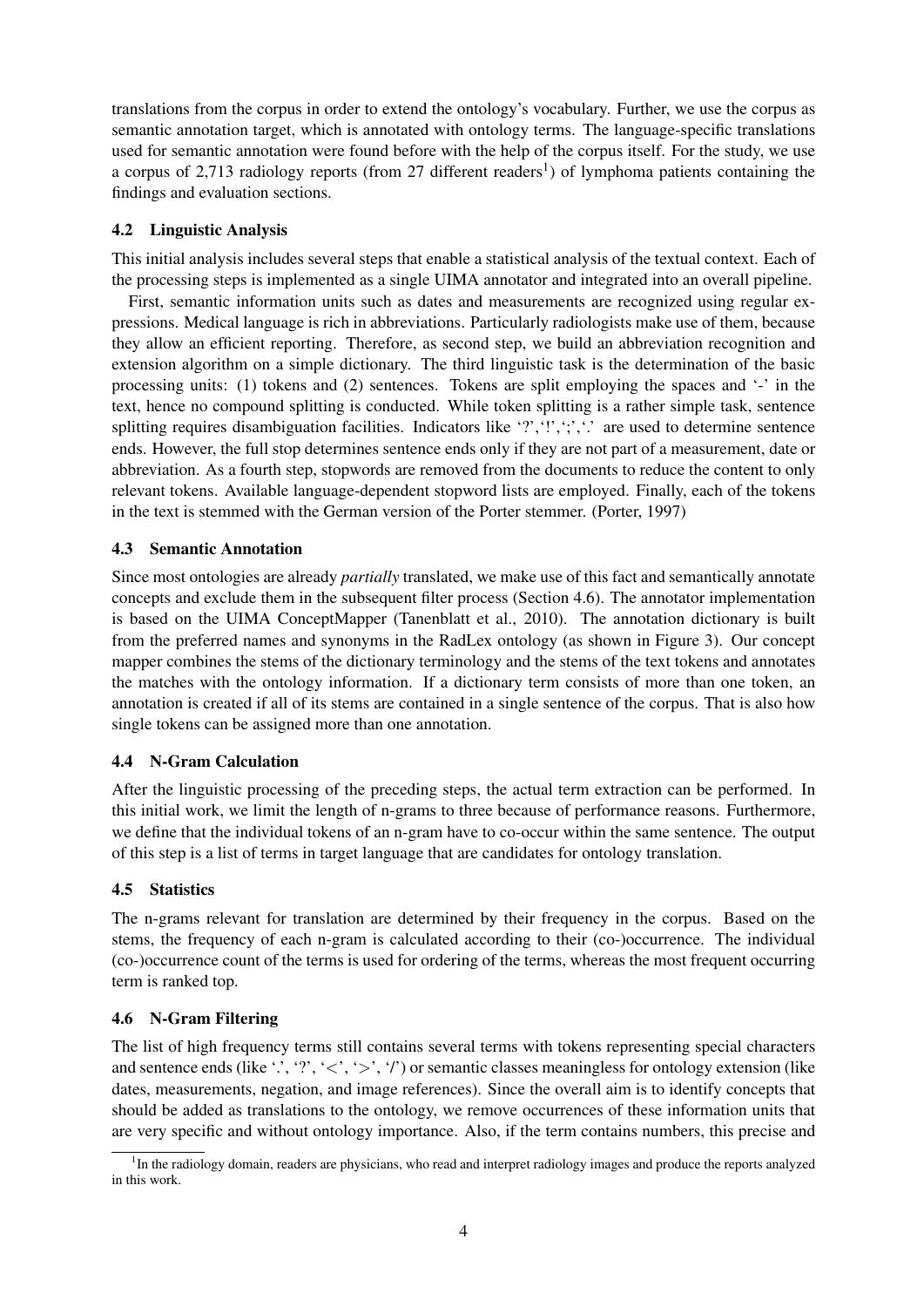rather technical information is removed from the n-gram list. The resulting list contains terms we would like to add as labels to respective ontology concepts if available.

# 5 Mapping Corpus Terms to Ontology Concepts

Based on the list of terms ranked by their frequency, we identify ontology concepts, whose translations have a high impact on annotation coverage for the respective corpus. We assume that each ontology concept has at least one label in the source language, in our case in English. In the following, we describe our language resources employed in the approach and the mapping procedure.

## 5.1 Translation dictionaries

For this work, we used German-English translations from  $Dict$ .cc<sup>2</sup> and multilingual information from DBpedia to create two dictionaries.

### 1. Medical Dictionary: 60,082 different English entries

Dict.cc contains specialized dictionaries for 130 different subjects. For our medical dictionary, we collected all entries from the specialized dictionaries with subjects 'anatomy', 'biology', 'chemistry', 'medicine', 'pharmacy', and 'medical engineering and imaging'. Additionally, we retrieved all medically relevant concepts from DBpedia that have an English and a German or Latin label (about 9,500 concepts). More precisely, we used the DBpedia ontology (Bizer et al., 2009) to retrieve all concepts of type dbp:AnatomicalStructure<sup>3</sup>, dbp:Disease, dbp:Drug, dbp:ChemicalSubstance and subclasses (see SPARQL query in Figure 4).

# 2. General Dictionary: 623,294 different English entries

The general dictionary is the complete English-German Dict.cc dictionary without restriction to a specific subject.

```
PREFIX rdfs: <br> \langlehttp://www.w3.org/2000/01/rdf-schema#><br> PREFIX dbp: \langlehttp://dbpedia.org/ontology/>
                    <http://dbpedia.org/ontology/>
PREFIX dbpedia2: <http://dbpedia.org/property/>
SELECT ?s ?labelEn ?labelDe ?labelLat
WHERE {
    ?s a ?type ;
       rdfs:label ?labelEn .
    FILTER ( ?type = dbp:AnatomicalStructure
         || ?type = dbp:Disease
         || ?type = dbp:Drug
         || ?type = dbp:ChemicalSubstance )
    FILTER ( lang(?labelEn) = "en" )
    OPTIONAL { ?s dbpedia2:latin ?labelLat }
    OPTIONAL { ?s rdfs:label ?labelDe .
         FILTER ( lang(?labelDe) = "de" ) }
    FILTER( bound(?labelDe) || bound(?labelLat) )
}
```
Figure 4: SPARQL query to retrieve English-German and English-Latin translations from DBpedia using the SPARQL endpoint at http://dbpedia.org/sparql.

# 5.2 Ontology concept translation

The mapping of given corpus terms to corresponding ontology concepts as translations involves two sub steps.

1. Dictionary Lookup For all occurrences of a term, we try to find English options in our dictionaries. If no complete lookup option is found for a n-gram, we try to find a lookup option in the dictionary for each single token to combine them into a complete English n-gram. E.g. the corpus term "Läsion" is translated to "lesion" using the medical dictionary.

<sup>&</sup>lt;sup>2</sup>http://www.dict.cc/

<sup>&</sup>lt;sup>3</sup>We use the prefix notation dbp for http://dbpedia.org/ontology/AnatomicalStructure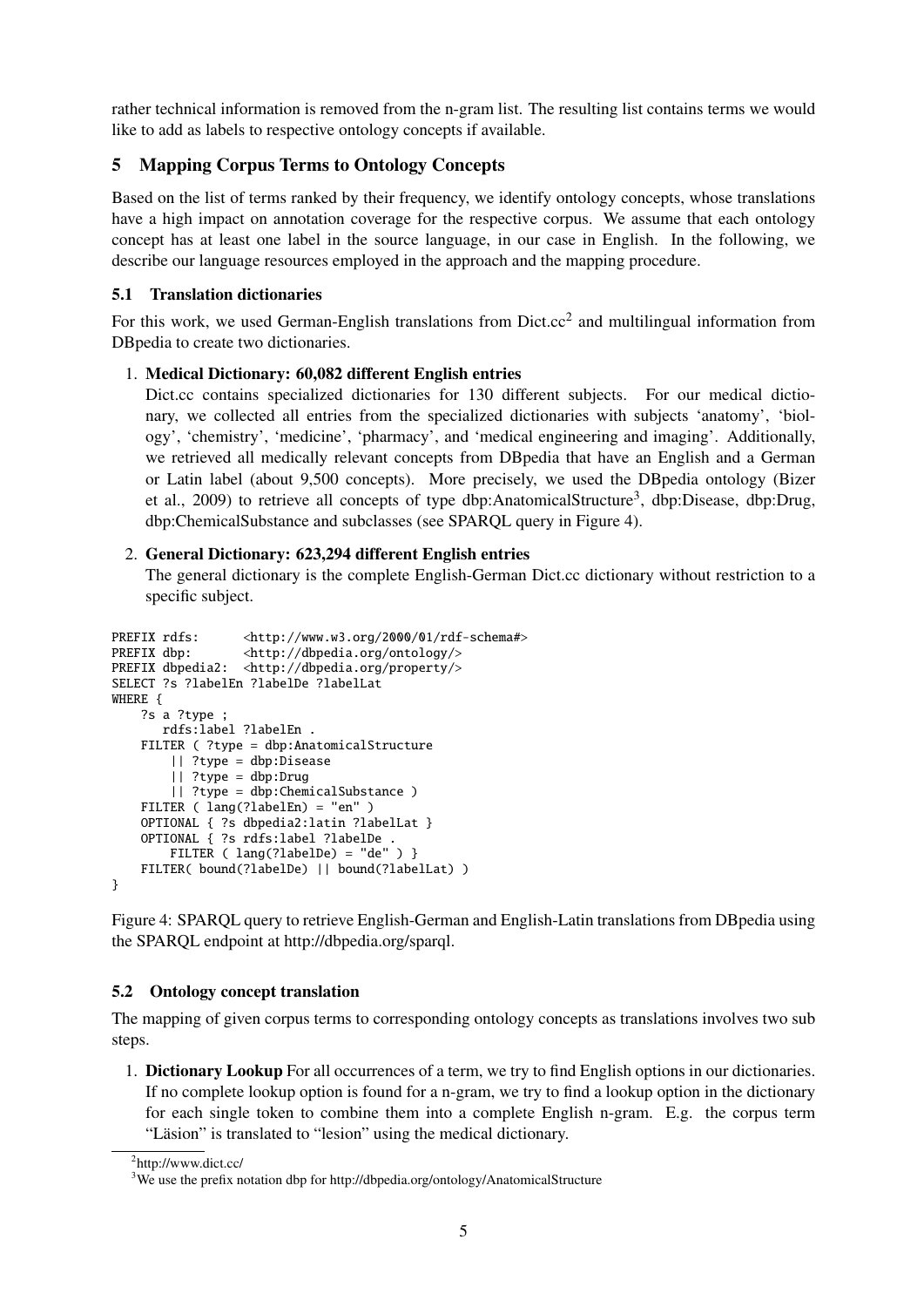2. Concept Mapping The list of English lookup options from the first step is used to find ontology concepts, whose (English) labels match the dictionary lookup. We find that the ontology concept with RID38780 is assigned the given preferred name "lesion". If a match is found, the German ngram that resulted in the match ("Läsion") is regarded as probable translation. In order to increase the quality of the translation, an expert review is conducted at this time. This is the only manual step in the whole translation process. After the review, the n-gram is inserted as new RDF triple for the respective ontology concept. In RadLex translations are currently maintained as synonyms. However, as this modeling of translations as synonyms does not represent the correct semantics and misses the important language information, we propose to use rdfs:label for translations added by a corresponding language tag. Thus, for the example we insert "Läsion" as additional German label to the ontology concept (see Figure 3).

#### 6 Evaluation

#### 6.1 Resources

The evaluation of our system is based on the RadLex ontology and a corpus of 2,713 radiology reports of lymphoma patients. We use the OWL DL version of RadLex3.9.1 from NCBO BioPortal. This version contains 42,321 concepts, which all have an assigned (English) preferred name and few additionally synonyms. The German translations are represented as synonyms. Most of the German labels were added in 2009, when a first German version was created. Even though the number of concepts is growing significantly (RadLex3.9 contained 34,899), the number of concepts with non-English labels is not evolving the same way. Thus, in RadLex3.9.1 less than 25% of the 42,321 concepts have German labels.

Proposed translations for ontology concepts - as output of the described automatic approach - are evaluated by a clinical expert. We restricted the corpus terms translated to those occurring at least two times. The whole process results in a list of 742 German labels proposed for ontology extension. The expert classified these translations as correct or incorrect. In order to assist the expert in better understanding of the ontology concept to be extended, we provide information on the preferred name, synonyms as well as preferred names of the next two super classes.

This list of evaluated translations is analyzed in detail using three dimensions: First, we analyze how the choice of the dictionary influences the translation outcome. Second, we figure out how the term length and the processing of multi-word terms influences the translation results. Third, the correct translations are added to an extended RadLex ontology. We compare the annotation results using the initial and extended RadLex version. We apply *accuracy* as evaluation measure, which is the proportion of correct translations in the system-proposed set.

#### 6.2 Evaluation of the Translation Services

As described in Section 5.1, we use two different dictionaries. As expected, the accuracy of the medical dictionary is significantly higher than the accuracy of the general dictionary (see Table 1(a)). This is because in many cases only the domain-specific dictionary contains the correct lookup entry for the terms. Nevertheless, the general dictionary is necessary, because RadLex contains also general language terms like 'increased' or 'normal'. Combining the two dictionaries accuracy reaches 75.2%.

### 6.3 Evaluation of the N-Gram Length

If we take a closer look at n-gram distribution of terms, we see that we translate mainly single words (1 grams), while 2-grams and 3-grams are translated less often. However, the accuracy of 3-grams reaches excellent values (see Table 1(b)). Nevertheless, the translation of n-grams is of high importance, as most of the ontology concepts in the biomedical domain have multiword labels. In particular, labels of anatomical entities are multiword terms; in RadLex they can grow to 10-grams. Consider for example 'Organ component of lymphatic tree organ' or 'Tendon of second palmar interosseous of left hand'.

Thus, a more sophisticated multiword translation is needed to enhance the number of translations for n-grams. For us, the improved handling of stopwords is the main focus in future work: While we remove stopwords in the n-grams, ontology concepts that contain stopwords prevent a match.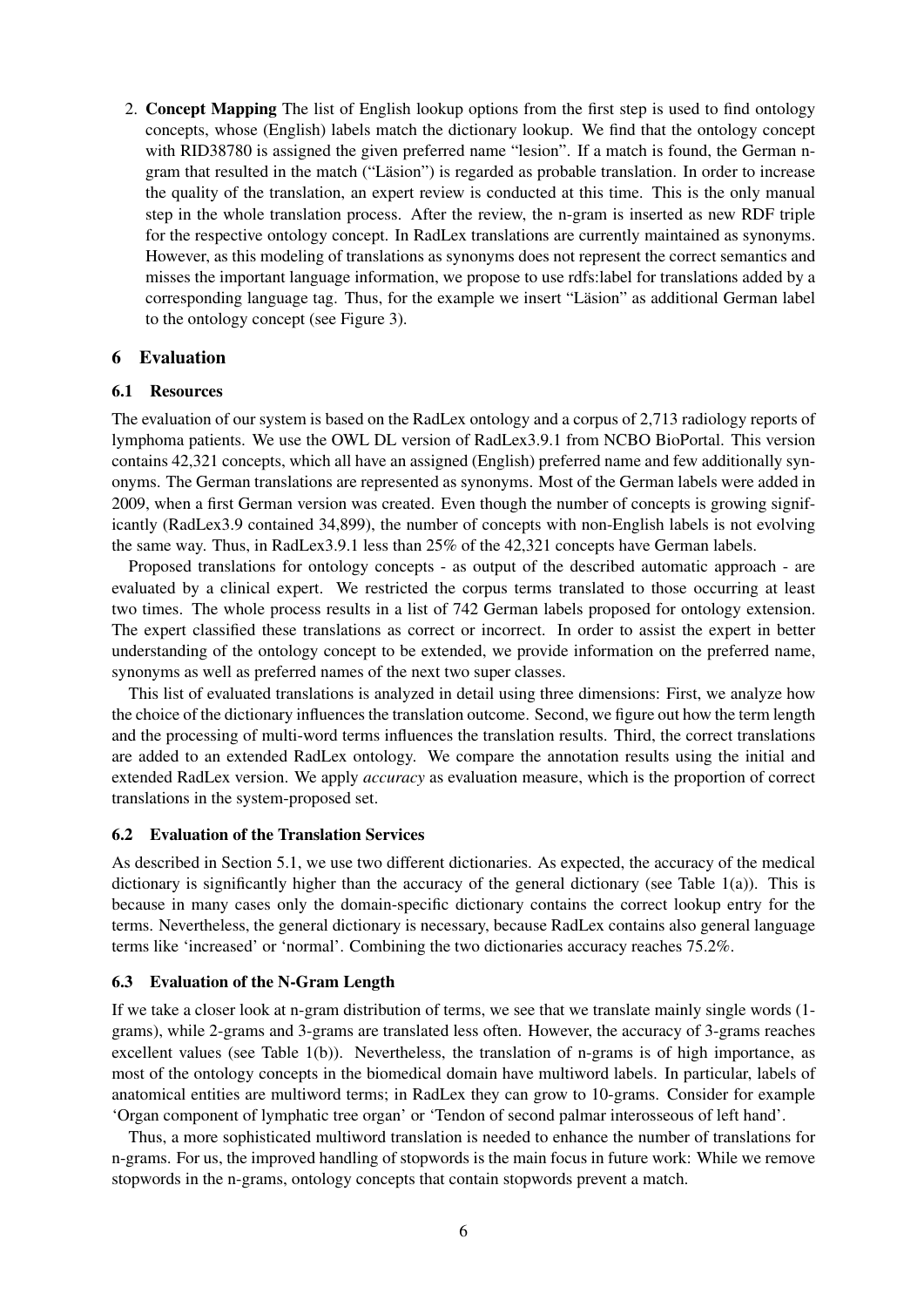Table 1: Evaluation of translation outcomes by choice of dictionary and term length. *Proposed* denotes the number of German labels translated and added to the ontology. *Correct* denotes the subset of translations evaluated by the expert as correct.

| (a) Evaluation by translation dictionary |                 |         |          | (b) Evaluation by n-gram length |                 |         |          |
|------------------------------------------|-----------------|---------|----------|---------------------------------|-----------------|---------|----------|
| <b>Translations</b>                      |                 |         |          | <b>Translations</b>             |                 |         |          |
|                                          | <b>Proposed</b> | Correct | Accuracy |                                 | <b>Proposed</b> | Correct | Accuracy |
| medical dict                             | 258             | 240     | 0.9302   | 1-grams                         | 609             | 451     | 0.7406   |
| general dict                             | 484             | 318     | 0.6570   | 2-grams                         | 118             | 92      | 0.7797   |
| both dicts                               | 742             | 558     | 0.7520   | 3-grams                         | 15              | 15      | 1.0000   |

Table 2: Comparison of the annotation coverage using RadLex3.9.1 and the extended version. Total number of tokens of the corpus: 346,963.

|                                  |         | extended                |           |
|----------------------------------|---------|-------------------------|-----------|
|                                  |         | RadLex3.9.1 RadLex3.9.1 |           |
| <b>Tokens with annotation</b>    | 94,914  | 147.982                 | +0.5591   |
| <b>Annotation Coverage</b>       | 27.36 % | 42.65 $\%$              | $+0.5591$ |
| <b>Tokens without annotation</b> | 252,049 | 198.981                 | $-0.2105$ |
| <b>Number of annotations</b>     | 133,156 | 204,491                 | $+0.5357$ |

### 6.4 Extension of RadLex and Evaluation of Annotation Coverage

From Table 1(a), one can see that we correctly translated 558 RadLex concept labels using both dictionaries. After the expert review, we added the (German) terms of these correct matches as labels to 433 distinct RadLex concepts. I.e., some concepts were assigned more than one additional German label. We refer to the new ontology as the *extended RadLex*. For the analysis of how the added translations influence the number of annotations, we conducted two annotation processes. Both the original and the extended RadLex versions were used to semantically annotate the corpus using the annotator described in Section 4.3. The measure to indicate the annotation success is *annotation coverage*, which denotes the relative amount of tokens for which at least one annotation exists. Table 2 shows that we are able to enhance the annotation coverage by about 56% by adding only 558 translations. This shows the effectiveness of the approach. A comparison indicator of these numbers deliver English texts: In (Woods and Eng, 2013) an annotation rate of 62 % was observed for English chest radiography reports. Despite the restrictiveness of the comparison, we see that an annotation coverage of 42.65 % is high considering that only about 25 % of the extended RadLex's concepts have a German label.

### 6.5 Limitations

Due to the characteristics of our approach, the outcome of the increased annotation coverage is specific for the corpus used: Even though the reports come from 27 different readers, the vocabulary of the evaluated corpus is specific to one disease and thus limited to a certain degree. Because the vocabulary differentiates in other corpora, the application of the translation added for texts describing other diseases or reports may not result in increases of the annotation coverage as shown. For other corpora, one has to run our approach a second time using the new corpus and add further concepts to obtain a similar annotation coverage. However, we expect the additional effort needed to get smaller over time.

### 7 Conclusion

We propose a method to make ontologies usable for multilingual semantic annotation of texts by automatically extending them with translations, without the need to invest much effort in a full translation. We believe that our approach is able to unlock the high potential of existing ontologies also for low re